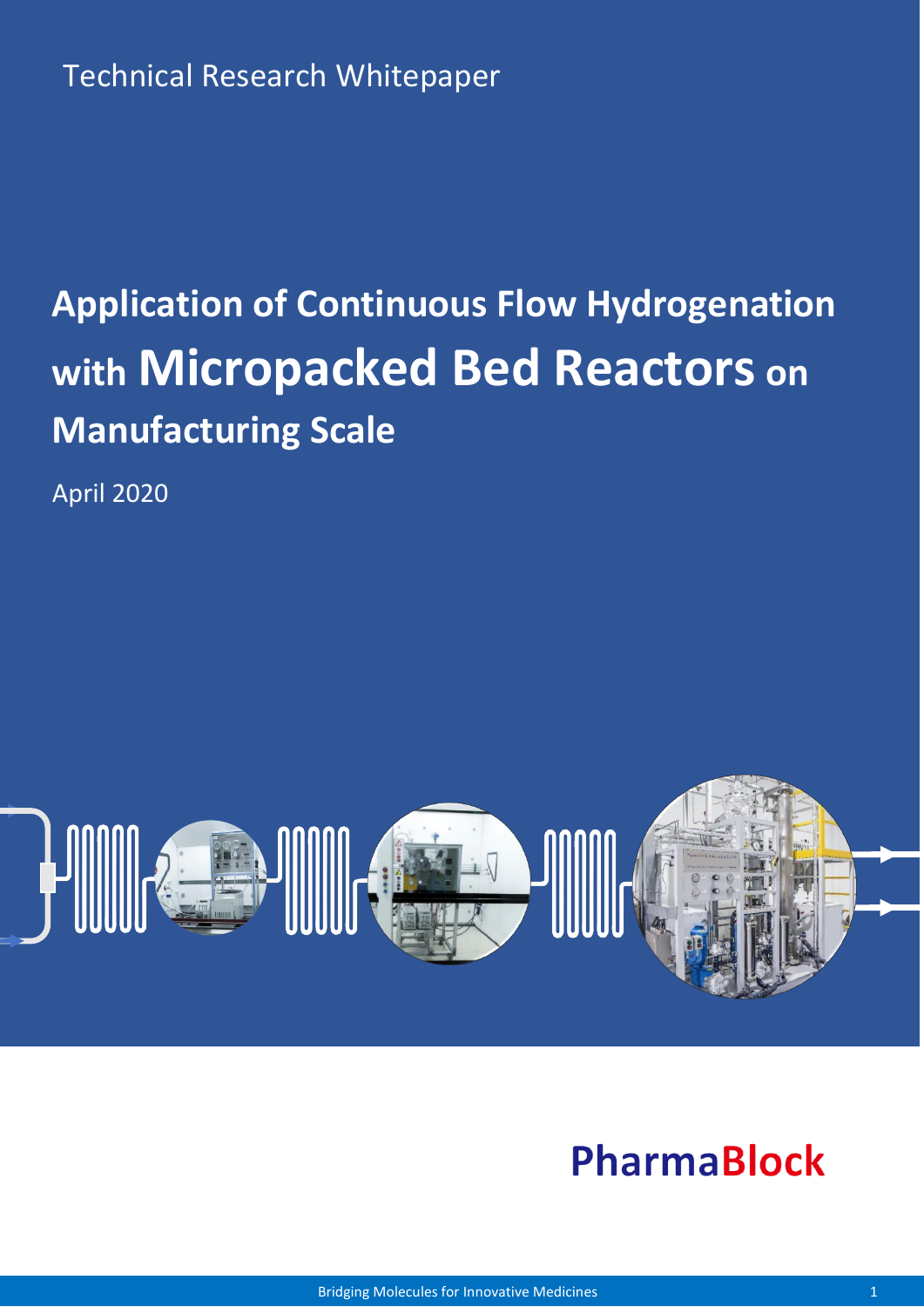In the pharmaceutical industry, the hydrogenation reaction represents about 14% of all chemical reactions. With the demand for more environmental and safe pharmaceutical manufacturing, this common transformation has been more of a love-hate reaction<sup>1</sup>.

In the past, such reactions are carried out using excess quantities of costly reducing agents, such as hydrides (LiAlH4, NaBH4) or borane reagents. Although effective, these reagents cause problems with the coproduction of large amounts of metal salts which require separation and disposal. There is also the lack of control over selectivity during reduction<sup>2</sup>.

Alternatively, catalytic hydrogenolysis with high pressure  $H_2$  is a greener and more atom efficient option. The most widely used process for catalytic hydrogenation is batch production, which is limited by a few drawbacks<sup>3-6</sup>:

- Long reaction time: a major challenge for this method is the poor solubility of  $H_2$  in liquid phase solvents coupled with slow gas-liquid transfer limitation. A long reaction time (6-12 hours) is required.
- Large reactors with storage of excess  $H_2$  gas: to shorten the reaction time, large reactors (1000-5000L) are usually designed for high-pressure hydrogenation. However excess  $H_2$  gas in the large equipment is highly dangerous.
- Labor intensive with higher safety risk: multiple gas replacement operations and separation of the catalysts are required in each batch production. Plus the storage of a large amount of pressurized hydrogen.

The continuous flow technology has been identified as the most prominent green engineering research area by the ACS GCI Pharmaceutical Roundtable. A continuous flow process has many inherent advantages over conventional batch production, including reducing impurities, increasing yields, reducing the footprint on the environment and enhancing stability and safety, featuring improved heat and mass transfer properties, while avoiding formation of hot spots, thus providing high selectivity towards desired products. Application of continuous flow process in hydrogenation with micro-packed bed reactors is a promising option for overcoming the barriers of conventional usage of batch reactors for hydrogenation<sup>4-5</sup>.

#### **How does a micro-packed bed reactor work?**

The solid-supported catalyst is packed inside of the reactor. The substrate solution mixes with gas in a mixer which is usually installed or connected at the inlet end of the reactor. The mixed gas-liquid solution is pumped into the reactor and makes effective contact with solid catalysts<sup>2</sup>.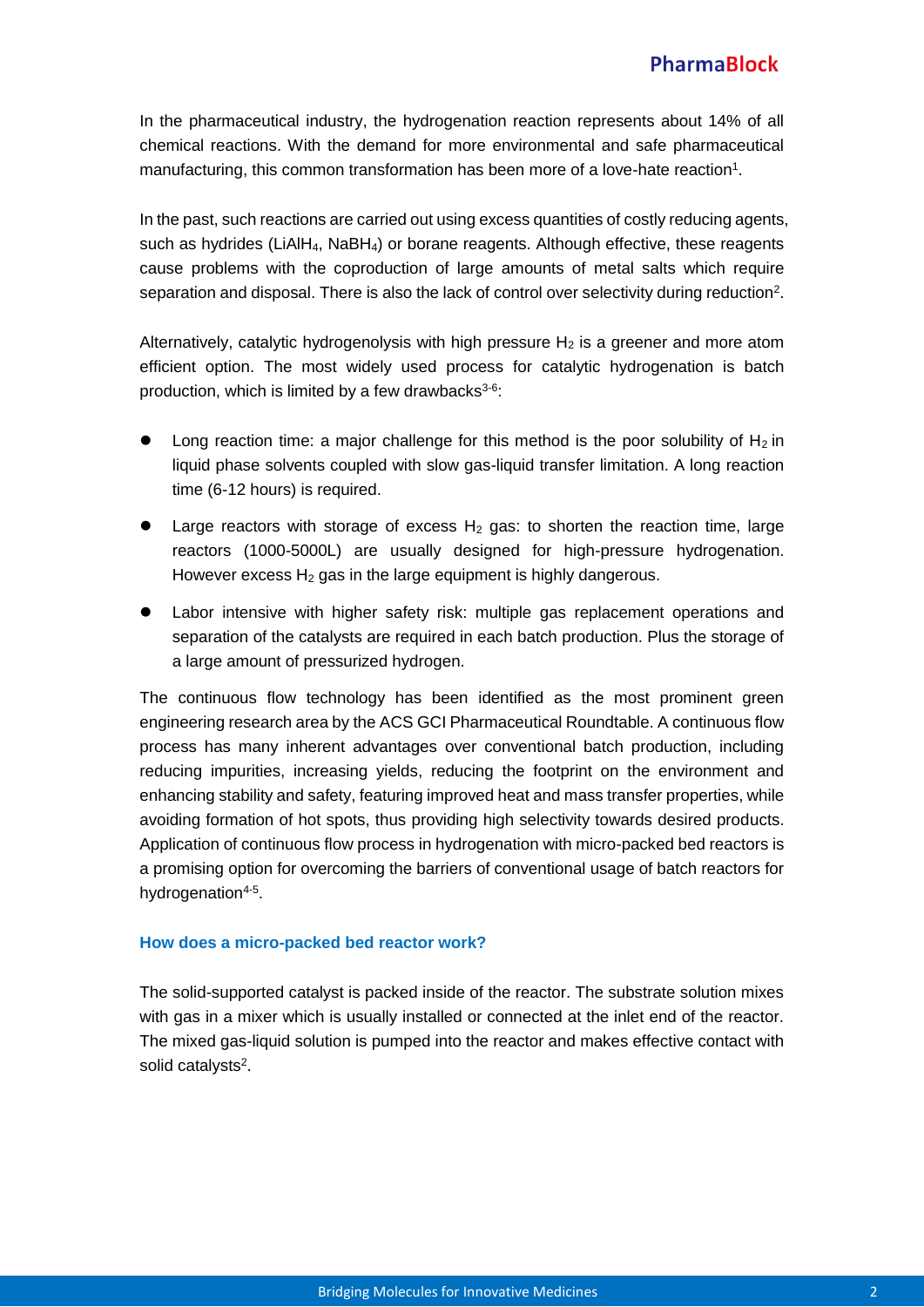#### **PharmaBlock**



Figure 1. Micro-packed bed reactor.

The basic process flow chart is shown below in Figure 2. The process consists of liquid feed preheating system, reaction system, and separation system. The configured raw material solution is preheated by an inlet preheater and mixed with hydrogen in a micromixer. After fully mixing, the gas-liquid flow enters a micro packed bed reactor. In the reactor, the mixed raw materials and hydrogen undergo a hydrogenation reaction under the action of a catalyst fixed on the reactor bed to produce a final product. A small amount of purge gas is discharged, and the product in solution goes to the collection tank and enters the post-processing system for refining<sup>7-8</sup>.

This method can significantly enhance the mass transfer process, which effectively improves the reaction rate<sup>5</sup>. As it has great advantages of easy replacement and fixation of the catalyst, simple and efficient operation, it is becoming a more popular and widely adopted technical route in the current chemical industry. However, it also has some problems with solubility issues, large pressure drops, and difficult scale-up<sup>6</sup>. Therefore, micro-packed bed reactors are mostly used at lab-scale or up to kilo scale in pharmaceutical industry rather than manufacturing scale.



Figure 2. Micro-packed bed hydrogenation reactor process flow chart.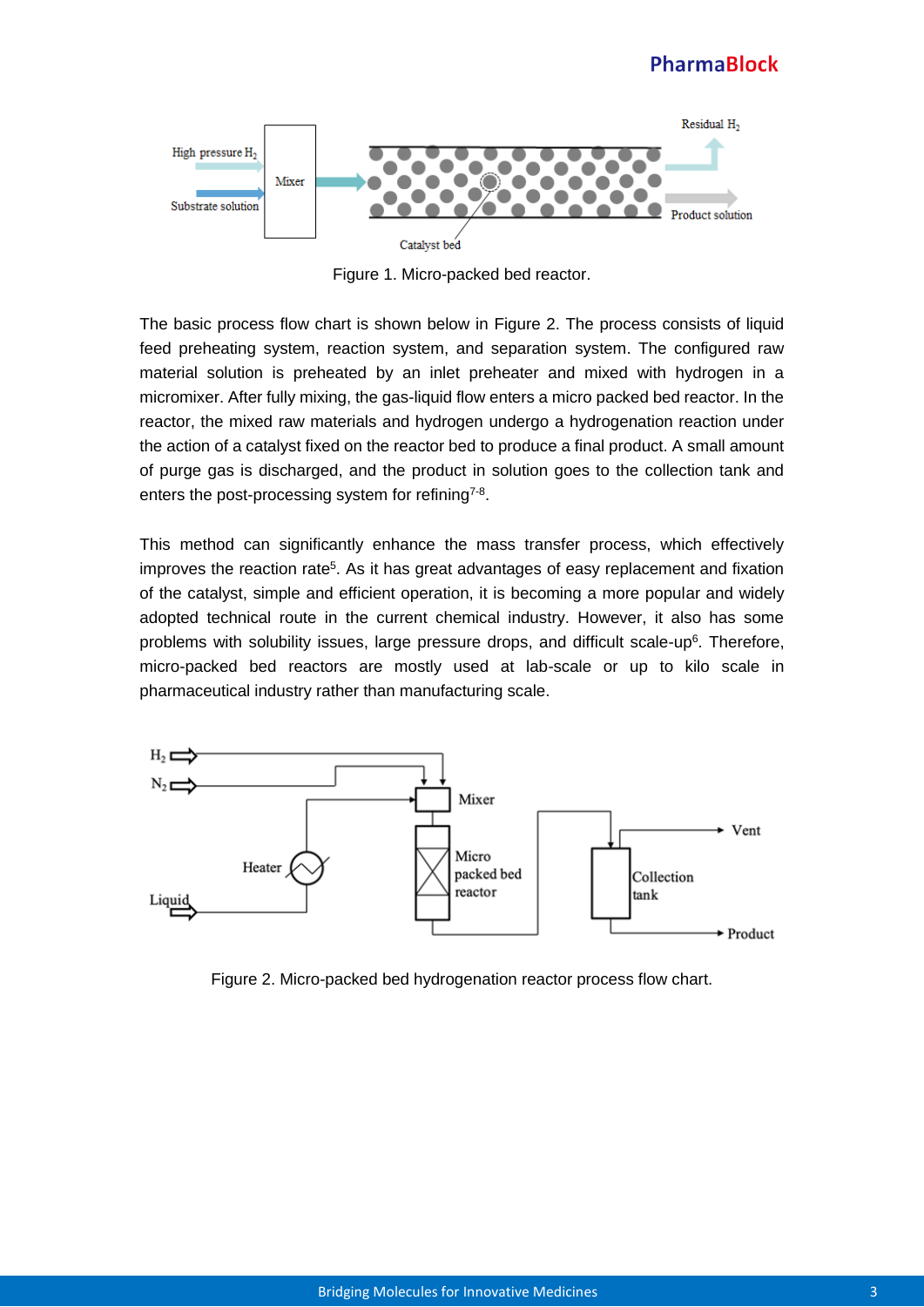Table 1. Comparison between conventional batch production and micro-packed bed hydrogenation technology.

| <b>Batch production</b>                                                                                                                                                              | Micro-packed bed technology                                                                                                                                                                                 |
|--------------------------------------------------------------------------------------------------------------------------------------------------------------------------------------|-------------------------------------------------------------------------------------------------------------------------------------------------------------------------------------------------------------|
| Long reaction time: Interfacial surface area<br>limits mass transfer, and requires long reaction<br>time                                                                             | <b>High efficiency:</b> Rapid gas-liquid-solid mass<br>transfer with higher yield                                                                                                                           |
| Possible high level of Impurities: Hydrogen<br>starvation will lead to elevated levels of<br>impurities                                                                              | <b>Reduced impurities:</b> Impurity issues associated<br>with hydrogen starvation is eliminated as the<br>required hydrogen gas inventory is minimal.<br><b>Consistent quality:</b> with no batch variation |
| <b>High Safety Risk:</b><br>a large amount of hydrogen gas storage,<br>coupled with labor requirements for multiple gas<br>replacement operations and separation of the<br>catalysts | <b>Safer Process:</b><br>Minimal hydrogen gas inventory and control<br>✓<br>of injection rate<br>In situ catalyst regeneration or recyclability<br>$\checkmark$<br>and automated mode for reduced manpower  |
| Large high pressure reactor                                                                                                                                                          | Much smaller equipment footprint                                                                                                                                                                            |
| Costly: Lower yield and high consumption of<br>precious metal catalyst                                                                                                               | <b>Cost effective:</b> improved yield and less precious<br>metal catalyst utilization                                                                                                                       |

#### **What makes PharmaBlock unique?**

PharmaBlock's experience with **Continuous Flow Hydrogenation** has occupied a leading position at manufacturing scale in the pharmaceutical industry.

- **Capacity:** Nowadays, most of the applications of micro-packed bed reactors are still at lab-scale or up to kilo scale in the pharmaceutical industry. However, PharmaBlock currently has designed and assembled several sets of **manufacturing-scale**  equipment, and **yearly output has reached hundred-metric ton scale**.
- **Catalyst development, screening and production capabilities:** PharmaBlock's chemistry and engineering team is able to **develop and produce the suitable catalysts**, made of palladium (Pd(I/II)), platinum (Pt) or ruthenium (Ru), etc., for a better solution to reduce cost and extend catalyst service life.
- **Automatic process detection and control:** The micro-packed bed reactor system at PharmaBlock is also designed with the DCS (distributed control system) to achieve automatic detection and automatic control of the entire device. It is currently the internationally advanced control system dedicated to small and medium-sized devices and is equipped with low-, high-, ultra-high-alarm and multi-level safety protection logic to ensure high accuracy, safety and reliability, easy operation, and easy maintenance.
- **Extensive experience:** This technology supports various solvents (MeOH, EtOH, EtOAc, etc.) and is proven to be efficient on diverse transformations, including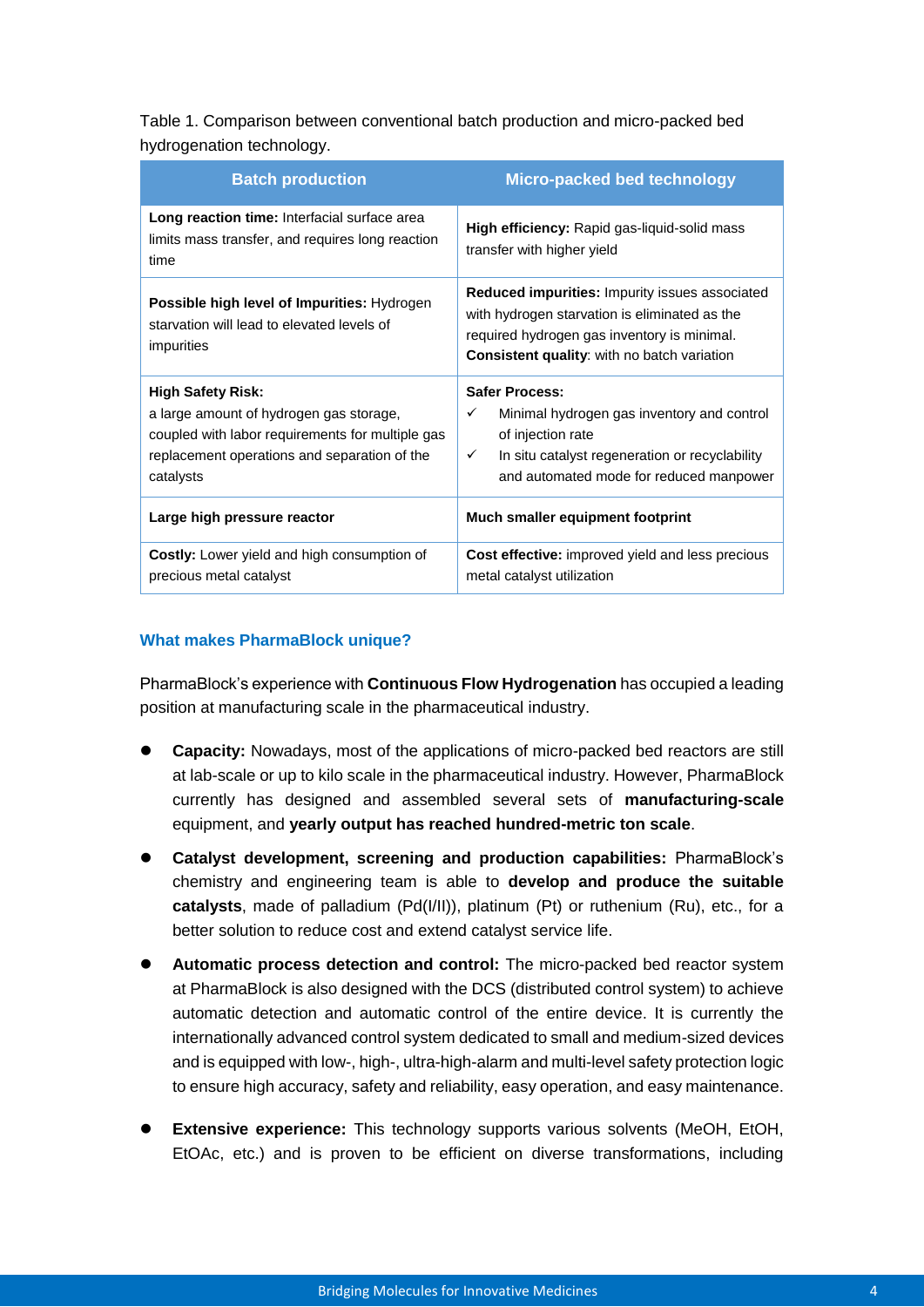debenzylation as well as nitro and alkene reduction. Table 2 below summarizes our extensive manufacturing experience.



Figure 3. (A)Manufacturing scale micro-packed bed reactor; (B) Digital Automated Control System-DCS.

Table 2 Brief summary of PharmaBlock's manufacturing experience.



#### **Application Cases**

*1.Bn Deprotection*



Here is a hydrogenation project case of Bn deprotection in a micro-packed bed reactor. It is estimated that debenzylation is required during the synthesis of more than 1,000 drugs<sup>11</sup>. This technlogy reduced the consumption of the calalyst to 0.1~0.2% of the coventional batch method. Meanwhile, the yield of target product is improved from 85% to 95%. And the annual output exceeds hundred Metric tons.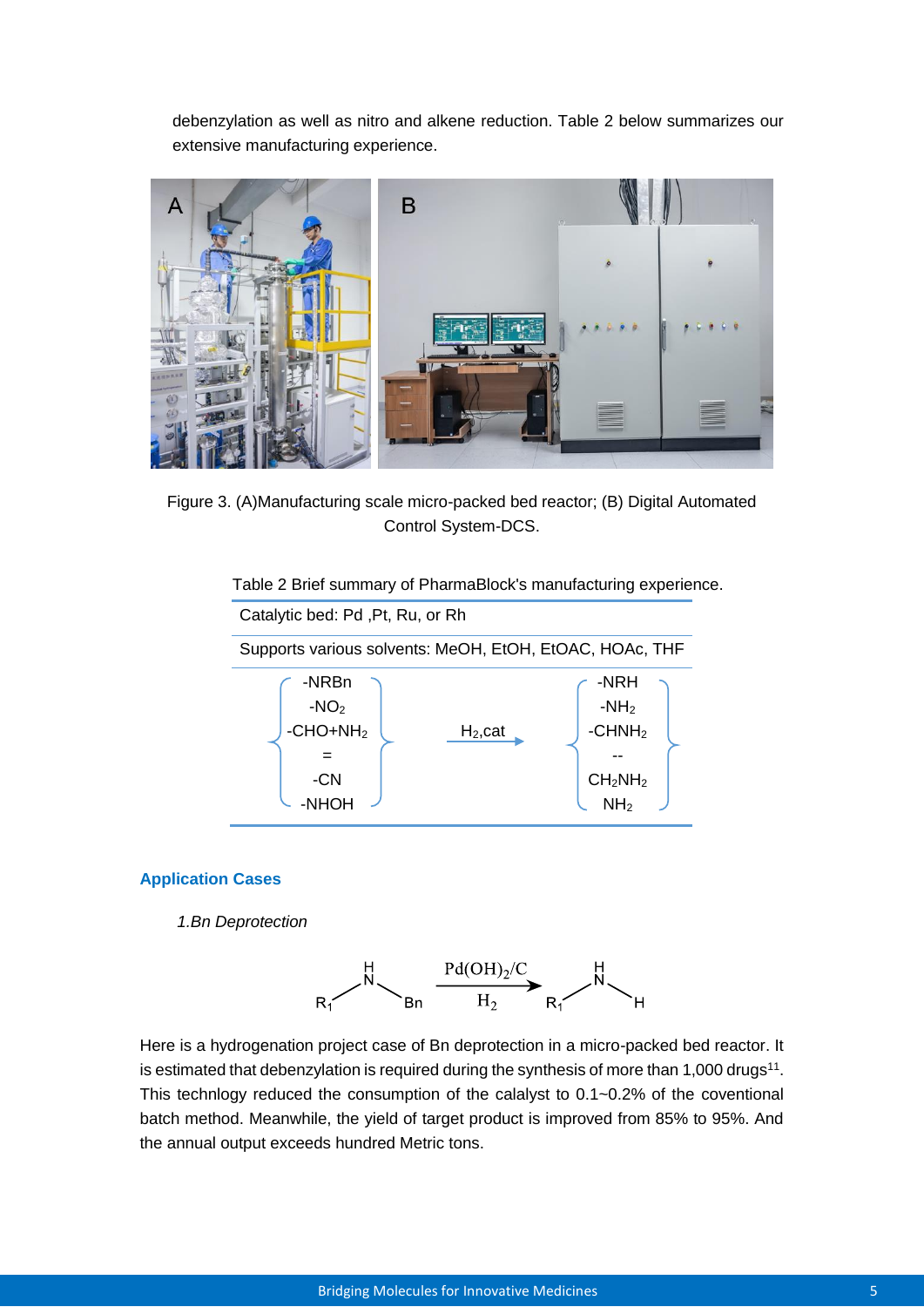|                     | The batch process                                                     | The continuous flow process                                                 |
|---------------------|-----------------------------------------------------------------------|-----------------------------------------------------------------------------|
| Catalyst cost       | 150+ USD/Kg                                                           | The catalyst consumption is $1/10 - 1/15$ of<br>the previous batch process. |
| Yield               | 85%                                                                   | 95%                                                                         |
| Operability         | Complex, dangerous, and costly<br>catalysts.                          | Continuous operation, robust process.                                       |
| Production<br>Scale | Depending on the size of the high-<br>pressure hydrogenation reactor. | The annual output of each unit is 100<br>metric Tons.                       |

*2. Reductive Amination*



The second case is one of the commonly used methods for the synthesis of pharmaceutical  $intermediates - reductive animation<sup>10</sup>. Due to the continuous operation and simple process$ operation, the labor cost also has been reduced and a safer operation condition has been developed. Compared to the batch process, the yield increased from 70% to 95%.

|                     | The batch process                                                     | The continuous flow process                                                                |
|---------------------|-----------------------------------------------------------------------|--------------------------------------------------------------------------------------------|
| Catalyst cost       | Higher                                                                | Lower                                                                                      |
| Yield               | 70%                                                                   | 95%                                                                                        |
| Operability         | Complex, dangerous, and more reaction<br>step.                        | One step synthesis to final product.<br>Continuous operation, simple process<br>operation. |
| Production<br>Scale | Depending on the size of the high-<br>pressure hydrogenation reactor. | The annual output of each unit is 100<br>tons.                                             |

*3. Nitro Reduction*

$$
R \longrightarrow NO_2 \xrightarrow{\qquad H_2} R \longrightarrow N H_2
$$

Last but not least, in the nitro reduction case, PharmaBlock also reduced the catalyst cost, improved the yield to 95% and completed the annual output of product to over 100 Metric tons. Also, there was no Dehalogenated impurities detected. This is a significant breakthrough as functionalized anilines are an important class of intermediates in the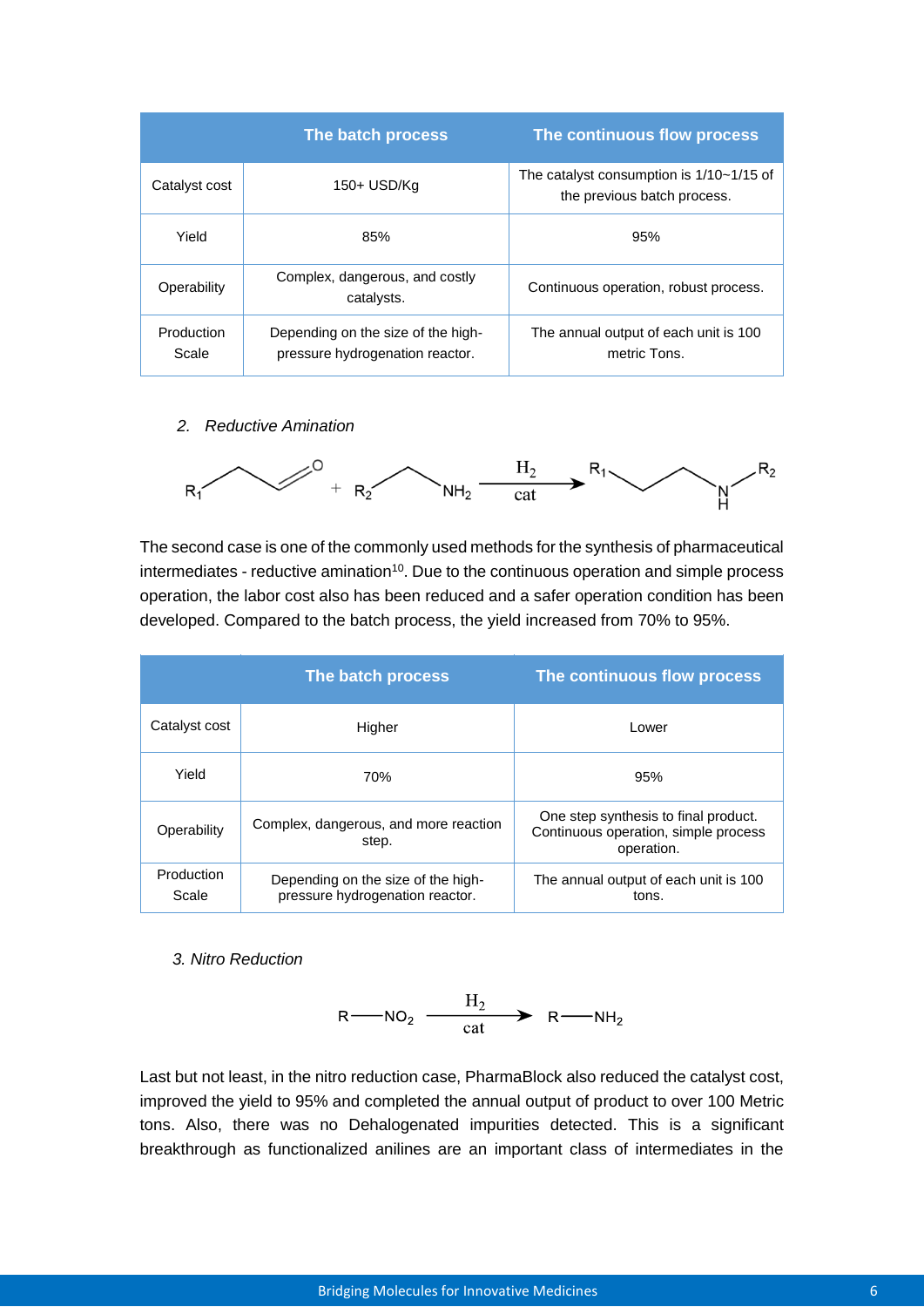pharmaceutical industries, which can usually be prepared by direct hydrogenation of nitro compounds.

|                     | The batch process                            | The continuous flow process                 |
|---------------------|----------------------------------------------|---------------------------------------------|
| Catalyst cost       | higher                                       | lower                                       |
| Yield               | 80%                                          | 95%                                         |
| Operability         | Complex, dangerous, and costly<br>catalysts. | Continuous operation, robust process.       |
| Production<br>Scale | Dehalogenated impurities > 2%.               | No dehalogenated impurities is<br>detected. |

#### **A GLIMPSE INTO THE FUTURE**

With the advancements in continuous flow technology and the ever-increasing demand for green processes, continuous flow chemistry has become more and more widely adopted in the pharmaceutical industry. The usage of micro-packed bed reactors is a viable option for application of continuous flow technology in hydrogenation. However, most of the applications are still at lab-scale. PharmaBlock will continue exploring more types of reduction transformations at manufacturing scale, and enhance the automated control systems.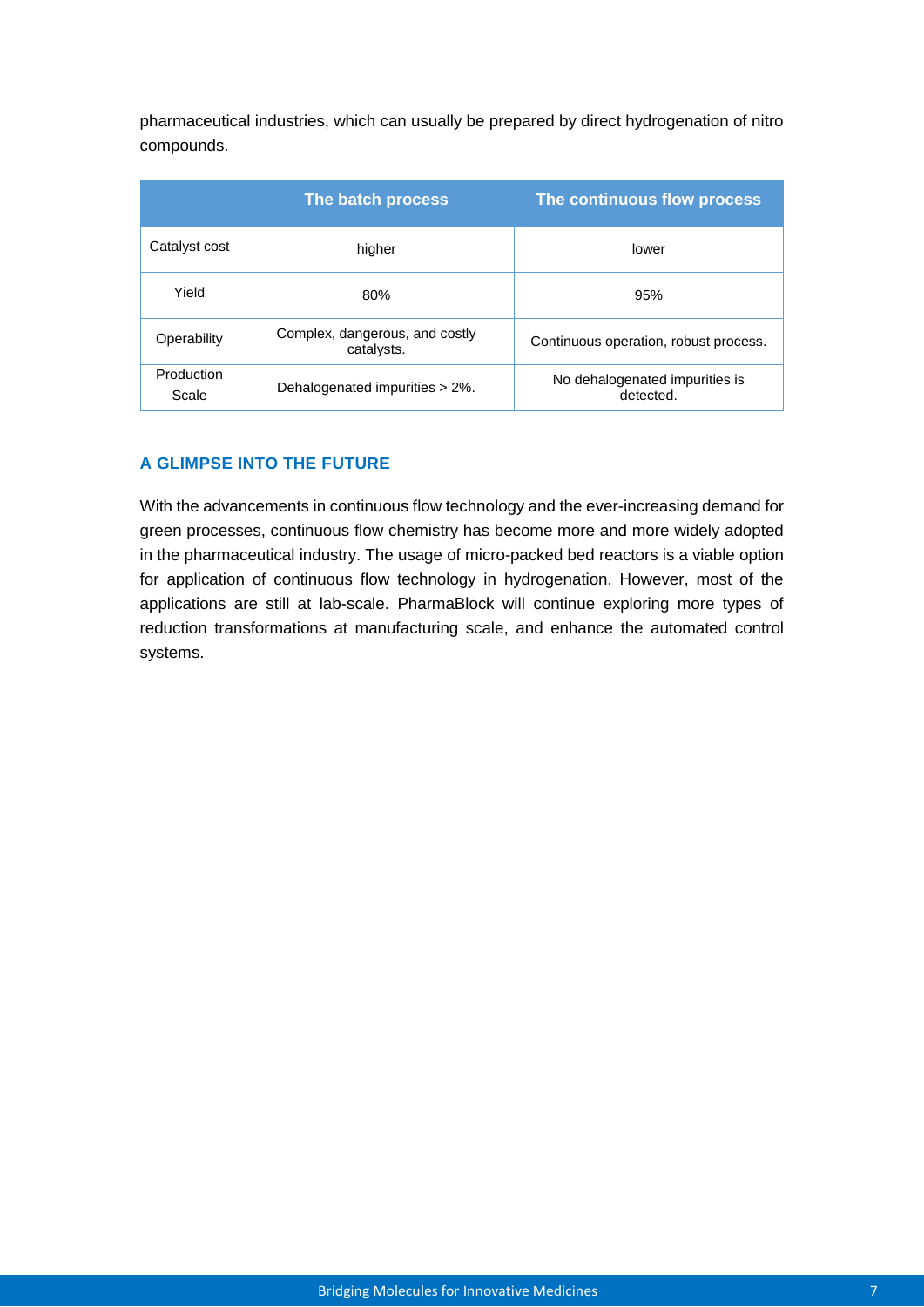#### **References**

- 1. Carey, J. S.; Laffan, D.; Thomson, C.; Williams, M. T., Analysis of the reactions used for the preparation of drug candidate molecules. *Organic & Biomolecular Chemistry* **2006,** *4*.
- 2. Mao, J.; Gregory, D., Recent Advances in the Use of Sodium Borohydride as a Solid State Hydrogen Store. Energies 8 (1), 430-453.
- 3. Vernuccio, Sergio, Goy, Roman, Meier, Adrian, Rudolf von Rohr, Philipp, & Medlock, Jonathan. . Kinetics and mass transfer of the hydrogenation of 2-methyl-3-butyn-2-ol in a structured pd/zno/al 2 o 3, reactor. Chemical Engineering Journal, 316(Complete), 121-130.
- 4. Jiacheng Tu, Le Sang, Han Cheng, Ning Ai, and Jisong Zhang Organic Process Research & Development 2020 24 (1), 59-66 DOI: 10.1021/acs.oprd.9b00416
- 5. Grabowski, E. J. J.; Spindler, F.; Njolito, E.; Fang, W.; Krska, S. W.; Yi, H.; Rosner, T.; Sun, Y.; Iii, J. D. A.; Tillyer, R. D., Highly Efficient Synthesis of ß-Amino Acid Derivatives via Asymmetric Hydrogenation of Unprotected Enamines. Journal of the American Chemical Society 2004, 126 (32), págs. 9918-9919
- 6. Concepción Jiménez-González, Peter Poechlauer, Quirinus B. Broxterman, Bing-Shiou Yang, David am Ende, James Baird, Carl Bertsch, Robert E. Hannah, Phil Dell'Orco, Henk Noorman, Sandy Yee, Raf Reintjens, Andrew Wells, Viviane Massonneau, and Julie Manley Organic Process Research & Development 2011 15 (4), 900-911 DOI: 10.1021/op100327d
- 7. Yang, C. , Teixeira, ,. A. R. , Si, Y. , Born, S. , Lin, H. , & Li Song, Y. , et al. (2018). Catalytic hydrogenation of n-4-nitrophenyl nicotinamide in a micro-packed bed reactor. Green Chemistry, 10.1039.C7GC03469E.
- 8. Fan, X. , Sans, V. , Sharma, S. , Plucinski, P. , & Lapkin, A. A. . (2015). Pd/c catalysts based on synthetic carbons with bi- and tri-modal pore-size distribution: applications in flow chemistry. Catalysis Science & Technology, 6(7), 2387-2395.
- 9. Machado, R. M. , Heier, K. R. , & Broekhuis, R. R. . (2001). Developments in hydrogenation technology for fine-chemical and pharmaceutical applications. Current Opinion in Drug Discovery & Development, 4(6), 745-755.
- 10. Downing, R. S.; Kunkeler, P. J.; Bekkum, H. V., Catalytic Syntheses of Aromatic Amines. Catalysis Today 1997, 37 (2), 121-136.
- 11. Dai, Y.; Dong, S. A.; Pan, Z.; Chen, J., Research on and application of Pd/C catalysts for catalytic hydrogenolysis debenzylation. Industrial Catalysis 2011.